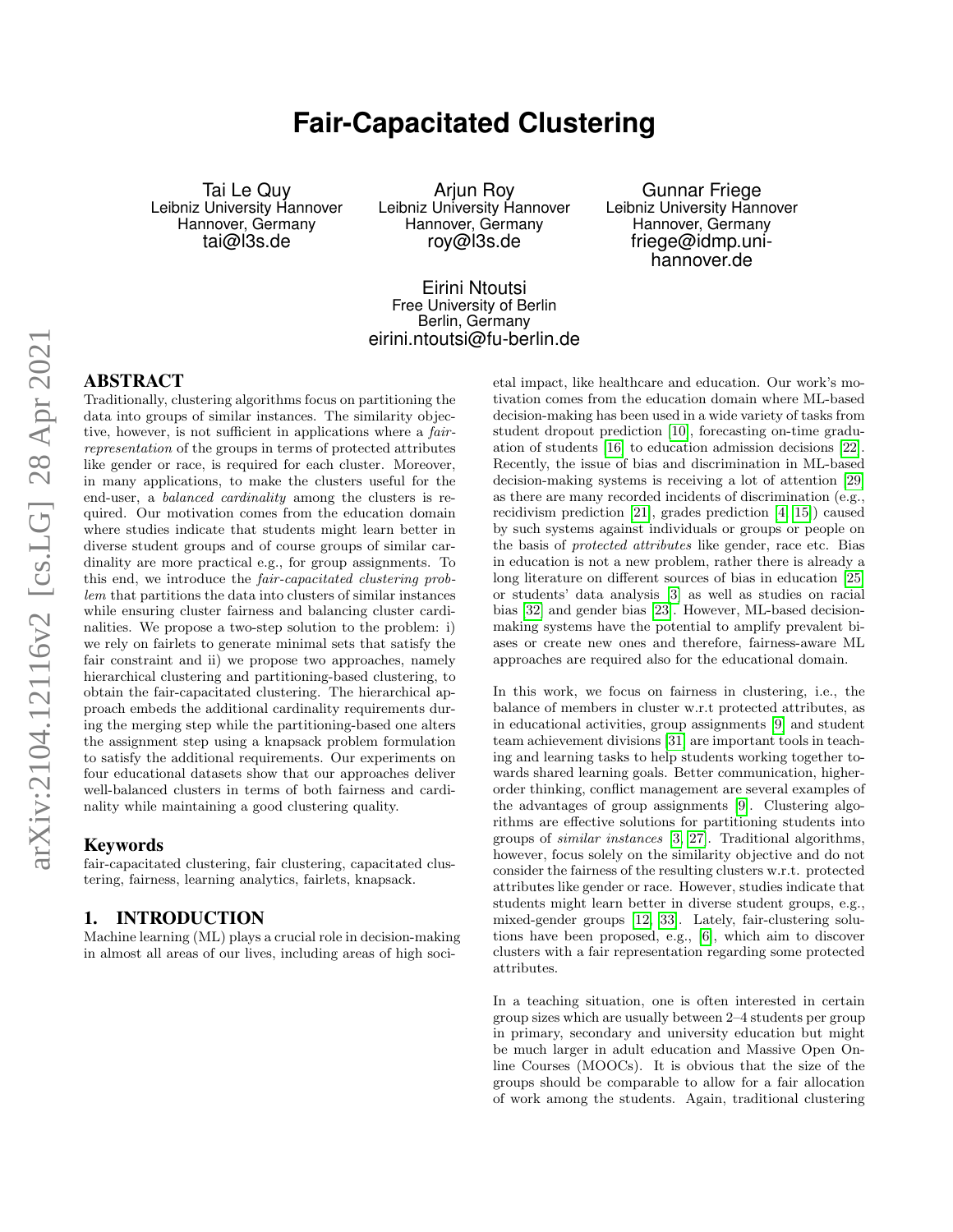algorithms do not consider this requirement, and as a result, clusters of varying sizes might be extracted, reducing the usefulness and applicability of the partitioning for the end-user/teacher. This leads to the demand for clustering solutions that also take into account the size of the clusters. The problem is known as the capacitated clustering problem  $(CCP)$  [\[26\]](#page-9-17), which aims to extract clusters with a limited ca- $\text{parity}^1$  $\text{parity}^1$  while minimizing the total dissimilarity in the clusters. Capacitated clustering is useful in many applications, e.g., transferring goods/services from the service providers (post office, stores, etc.), garbage collection and salesforce territorial design [\[28\]](#page-9-18) to various customer locations [\[11\]](#page-9-19). To the best of our knowledge, no solution exists that considers both fairness and capacity of clusters on top of the similarity objective.

To this end, we propose a new problem, the so-called faircapacitated clustering that ensures fairness and balanced cardinalities of the resulting clusters. We decompose the problem into two subproblems: i) the fairness-requirement compliance step that preserves fairness at a minimum threshold of balance score and ii) the capacity-requirement compliance step that ensures clusters of comparable sizes. For the first step, we generate fairlets [\[6\]](#page-9-16), which are minimal sets that satisfy fair representation w.r.t. a protected attribute while approximately preserving the clustering objective. For the second step, we propose two solutions for two different clustering types, namely hierarchical and partitioning-based clustering, that consider the capacity constraint during the merge step (for the hierarchical approach) and during the assignment step (for the partitioning approach). Experimental results, on four real datasets from the education domain, show that our methods result in fair and capacitated clusters while preserving the clustering quality.

The rest of our paper is structured as follows: Section [2](#page-1-1) overviews the related work. The fair-capacitated clustering problem is introduced in Section [3.](#page-1-2) Section [4](#page-2-0) describes our proposed approaches and section [5](#page-4-0) presents the detail of experimental evaluation on educational datasets. Finally, the conclusion and outlook are summarized in Section [6.](#page-7-0)

# <span id="page-1-1"></span>2. RELATED WORK

Chierichetti et al. [\[6\]](#page-9-16) introduced the fair clustering problem with the aim to ensure equal representation for each protected attribute, such as gender, in every cluster. In their formulation, each instance is assigned with one of two colors (red, blue). They proposed a two-phase approach: clustering all instances into fairlets - small clusters preserving the fairness measure, and then applying vanilla clustering methods (k-Center, k-Median) on those fairlets. Subsequent studies focus on generalization and scalability. Backurs et al. [\[1\]](#page-9-20) presented an approximate fairlet decomposition algorithm which can formulate the fairlets in nearly linear time thus tackling the efficiency bottleneck of [\[6\]](#page-9-16). Rösner and Schmidt [\[30\]](#page-9-21) generalize the fair clustering problem to more than two protected attributes. A more generalized and tunable notion of fairness for clustering was introduced in Bera et al. [\[2\]](#page-9-22). Anshuman and Prasant [\[5\]](#page-9-23) introduced a fair hierarchical agglomerative clustering method for multiple protected attributes.

The capacitated clustering problem (CCP), a combinatorial optimization problem, was first introduced by Mulvey and Beck [\[26\]](#page-9-17) who proposed solutions using heuristic and subgradient algorithms. Several approaches exist to improve the efficiency of solutions or CCP approaches for different cluster types. Khuller and Sussmann [\[18\]](#page-9-24), for example, introduced an approximation algorithm for the capacitated  $k$ -Center problem. Geetha et al. [\[11\]](#page-9-19) improved  $k$ -Means algorithm for CCP by using a priority measure to assign points to their centroid. Lam and Mittenthal [\[20\]](#page-9-25) proposed a heuristic hierarchical clustering method for CCP to solve the multi-depot location-routing problem.

In this work, we introduce the problem of fair-capacitated clustering which builds upon notions from fair clustering and capacitated clustering. In particular, we build upon the notion of fairlets [\[6\]](#page-9-16) to extract the minimal sets that preserve fairness. Regarding the CCP we follow the formulation of [\[26\]](#page-9-17) to ensure balanced cluster cardinalities. To the best of our knowledge, the combined problem has not been studied before and as already discussed, comprises a useful tool in many domains like education.

## <span id="page-1-2"></span>3. PROBLEM DEFINITION

Let  $X \in \mathbb{R}^n$  be a set of instances to be clustered and let  $d() : X \times X \to \mathbb{R}$  be the distance function. For an integer k we use [k] to denote the set  $\{1, 2, ..., k\}$ . A k-clustering C is a partition of X into k disjoint subsets,  $C = \{C_1, C_2, ..., C_k\},\$ called *clusters* with  $S = \{s_1, s_2, ..., s_k\}$  be the corresponding cluster centers. The goal of clustering is to find an assign-ment<sup>[2](#page-1-3)</sup>  $\phi: X \to [k]$  that minimizes the objective function:

<span id="page-1-4"></span>
$$
\mathcal{L}(X,\mathcal{C}) = \sum_{s_i \in S} \sum_{x \in C_i} d(x, s_i) \tag{1}
$$

As shown in Eq. [1,](#page-1-4) the goal is to find an assignment that minimizes the sum of distances between each point  $x \in$ X and its corresponding cluster center  $s_i \in S$ . It is clear that such an assignment optimizes for similarity but does not consider fairness or capacity of the resulting clusters.

Capacitated clustering: The goal of capacitated clustering [\[26\]](#page-9-17) is to discover clusters of given capacities while still minimizing the distance objective  $\mathcal{L}(X,\mathcal{C})$ . The capacity constraint is defined as an upper bound  $Q_i$  on the cardinality of each cluster  $C_i$ :

$$
|C_i| \le Q_i \tag{2}
$$

Clustering fairness: We assume the existence of a binary protected attribute  $P = \{0, 1\}$ , e.g., gender={"male", "female"}. Let  $\psi : X \to P$  denotes the demographic group to which the point belongs, i.e., male or female.

Fairness of a cluster is evaluated in terms of the balance score [\[6\]](#page-9-16) as the minimum ratio between two groups.

$$
balance(C_i) = \min\left(\frac{|\{x \in C_i | \psi(x) = 0\}|}{|\{x \in C_i | \psi(x) = 1\}|}, \frac{|\{x \in C_i | \psi(x) = 1\}|}{|\{x \in C_i | \psi(x) = 0\}|}\right)
$$
\n(3)

<span id="page-1-0"></span><sup>&</sup>lt;sup>1</sup>We use the terms cluster capacity, cluster size and cluster cardinality interchangeably to refer to the number of instances in a cluster.

<span id="page-1-3"></span><sup>2</sup>We focus on hard clustering where each instance is only assigned to one cluster.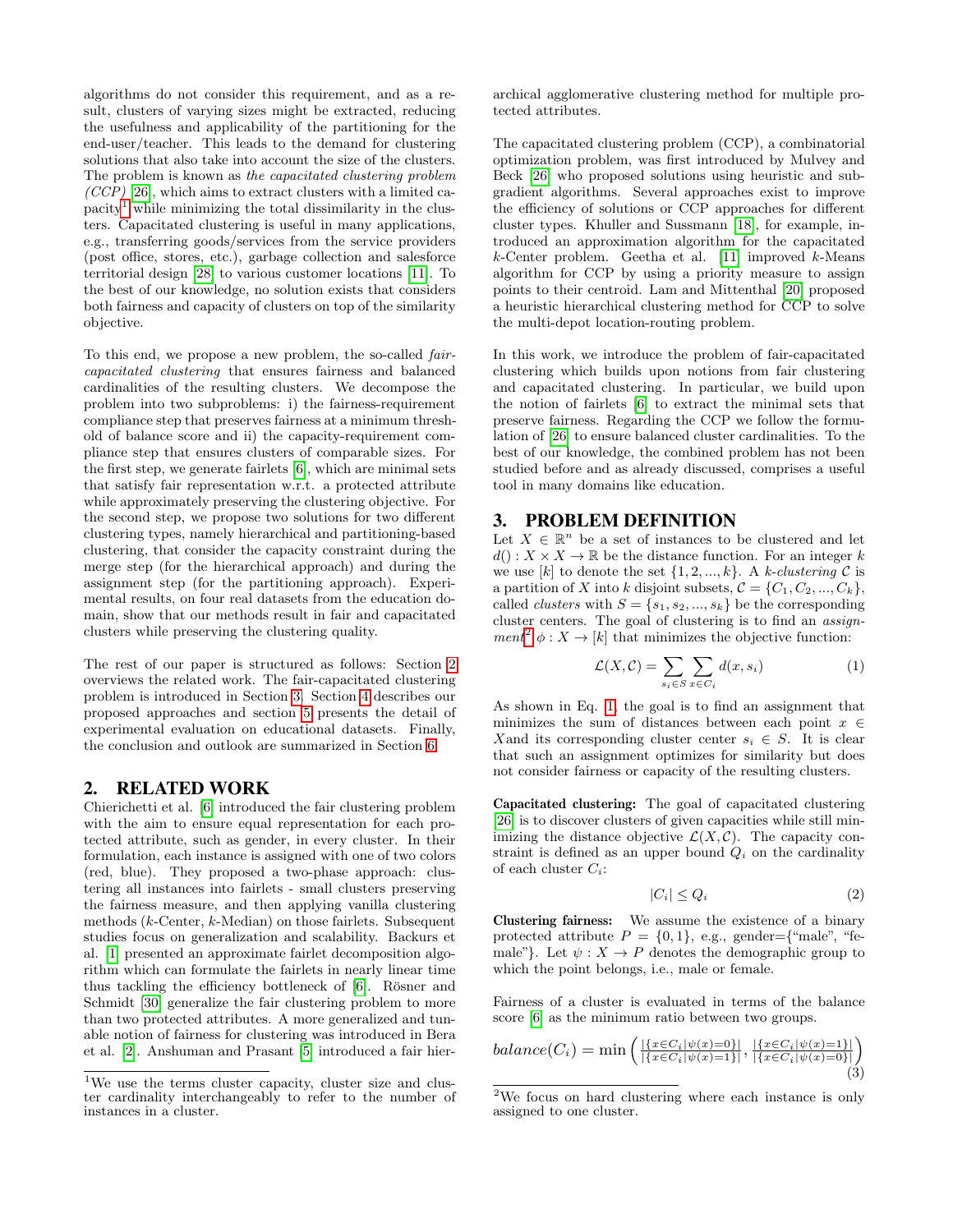Fairness of a clustering  $C$  equals to the balance of the least balanced cluster  $C_i \in \mathcal{C}$ .

<span id="page-2-6"></span>
$$
balance(\mathcal{C}) = \min_{C_i \in C} balance(C_i)
$$
\n(4)

We now introduce the problem of fair-capacitated clustering that combines all aforementioned objectives regarding distance, fairness and capacity.

Definition 1. (Fair-capacitated clustering problem)

We define the problem of  $(t, k, q)$ -fair-capacitated clustering as finding a clustering  $C = \{C_1, \dots C_k\}$  that partitions the data X into  $|\mathcal{C}| = k$  clusters such that the cardinality of each cluster  $C_i \in \mathcal{C}$  does not exceed a threshold q, i.e.,  $|C_i| \leq q$  (the capacity constraint), the balance of each cluster is at least t, i.e.,  $balance(\mathcal{C}) \geq t$  (the fairness constraint), and minimizes the objective function  $\mathcal{L}(X,\mathcal{C})$ . Parameters  $k, t, q$  are user defined referring to the number of clusters, minimum balance threshold and maximum cluster capacity, respectively.

### <span id="page-2-0"></span>4. FAIR-CAPACITATED CLUSTERING

In this section, we propose two  $(t, k, q)$  fair-capacitated clustering approaches, one for hierarchical clustering and the second for partitioning-based clustering. For both cases, we decompose the complex problem into two simpler subproblems: i) the fairlet decomposition step that divides the original points into set of points, the so-called fairlets, each preserving a balance score subject to the balance threshold  $t$  (Section [4.1\)](#page-2-1) and ii) the final clustering step that clusters these fairlets into k final clusters so that the cardinality constraint subject to the cardinality threshold  $q$  is met. Step (ii) depends on the clustering type: for hierarchical clustering, the merge step needs to be changed (Section [4.2\)](#page-2-2), whereas for the partitioning-based clustering the assignment step needs to change (Section [4.3\)](#page-3-0).

#### <span id="page-2-1"></span>4.1 Fairlet decomposition

Traditionally, the vanilla versions of clustering algorithms are not capable of ensuring fairness because they assign the data points to the closest center without the fairness consideration. Hence, if we could divide the original data set into subsets such that each of them satisfies the balance threshold  $t$  then grouping these subsets to generate the final clustering would still preserve the fairness constraint. Each fair subset is defined as a fairlet. We follow the definition of fairlet decomposition by [\[6\]](#page-9-16).

Definition 2. (Fairlet decomposition)

Suppose that  $balance(X) \geq t$  with  $t = f/m$  for some integers  $1 \leq f \leq m$ , such that the greatest common divisor  $gcd(f, m) = 1$ . A decomposition  $\mathcal{F} = \{F_1, F_2, ..., F_l\}$  of X is a fairlet decomposition if: i) each point  $x \in X$  belongs to exactly one fairlet  $F_j \in \mathcal{F}$ , ii)  $|F_j| \leq f+m$  for each  $F_j \in \mathcal{F}$ , i.e., the size of each fairlet is small, and iii) for each  $F_i \in \mathcal{F}$ ,  $balance(F_i) \geq t$ , i.e., the balance of each fairlet satisfies the threshold  $t$ . Each  $F_j$  is called a fairlet.

By applying fairlet decomposition on the original dataset X, we obtain a set of fairlets  $\mathcal{F} = \{F_1, F_2, \ldots, F_l\}$ . For each fairlet  $F_j$  we select randomly a point  $r_j \in F_j$  as the *center*. For a point  $x \in X$ , we denote  $\gamma : X \to [1, l]$  as the index of the mapped fairlet.

The second step, is to cluster the set of fairlets  $\mathcal{F} = \{F_1, F_2,$  $\dots, F_l$  into k final clusters, subject to the cardinality constraint. The clustering process is described below for the hierarchical clustering type (Section [4.2\)](#page-2-2) and for the partitioningbased clustering type (Section [4.3\)](#page-3-0). Clustering results in an assignment from fairless to final clusters:  $\delta : \mathcal{F} \to [k]$ . The final fair-capacitated clustering  $\mathcal C$  can be determined by the overall assignment function  $\phi(x) = \delta(F_{\gamma(x)})$ , where  $\gamma(x)$  returns the index of the fairlet to which  $x$  is mapped.

# <span id="page-2-2"></span>4.2 Fair-capacitated hierarchical clustering

Given the set of fairlets:  $\mathcal{F} = \{F_1, F_2, \ldots, F_l\}$ , let  $W =$  $\{w_1, w_2, \ldots, w_l\}$  be their corresponding weights, where the weight  $w_j$  of a fairlet  $F_j$  is defined as its cardinality, i.e., number of points in  $F_j$ .

Traditional agglomerative clustering approaches merge the two closest clusters, so rely solely on similarity. We extend the merge step by also ensuring that merging does not violate the cardinality constraint w.r.t. the cardinality threshold q.

<span id="page-2-5"></span>THEOREM 1. The balance score of a cluster formed by the union of two or more fairlets, is at least t.

$$
balance(\mathcal{Y}) \geq t
$$
, where  $\mathcal{Y} = \bigcup_{j \leq l} F_j$  and balance $(F_j) \geq t$ 

PROOF. We use the method of induction to derive the proof. Assume we have a set of fairlets  $\mathcal{F} = \{F_1, F_2, \ldots, F_l\},\$ in which,  $balance(F_j) \geq t$ ,  $j = 1, ..., l$ . We first consider the case for any two fairlets  ${F_1, F_2} \in \mathcal{F}$ . We have  $balance(F_1) = \frac{f_1}{m_1} \geq t$  and  $balance(F_2) = \frac{f_2}{m_2} \geq t$ . We denote by  $\mathcal Y$  is the union of two fairlets  $F_1$  and  $\overline{F_2}$ , then

<span id="page-2-3"></span>
$$
balance(\mathcal{Y}) = balance(F_1 \cup F_2) = \frac{f_1 + f_2}{m_1 + m_2} \tag{5}
$$

It holds:

<span id="page-2-4"></span>=⇒

$$
\frac{f_1}{m_1} \ge t
$$
\nor, 
$$
\frac{f_1}{m_1 + m_2} \ge \frac{tm_1}{m_1 + m_2}
$$
\nSimilarly, 
$$
\frac{f_2}{m_1 + m_2} \ge \frac{tm_2}{m_1 + m_2}
$$
\n
$$
\frac{f_1}{m_1 + m_2} + \frac{f_2}{m_1 + m_2} \ge \frac{tm_1}{m_1 + m_2} + \frac{tm_2}{m_1 + m_2}
$$
\n
$$
\frac{f_1}{f_1 + f_2} + \frac{f_2}{m_1 + m_2} \ge \frac{tm_1}{m_1 + m_2} + \frac{tm_2}{m_1 + m_2}
$$
\n(6)

 $\implies$   $\frac{f_1 + f_2}{f_1}$  $\frac{f_1+f_2}{m_1+m_2}\geq \frac{t(m_1+m_2)}{m_1+m_2}$  $\frac{(m_1 + m_2)}{m_1 + m_2} = t$ 

Therefore, from Eq. [5](#page-2-3) and Eq. [6](#page-2-4) we get,

$$
balance(\mathcal{Y}) \ge t \tag{7}
$$

Thus, the statement given in Theorem [1](#page-2-5) is true for any cluster formed by the union of any two fairlets. Now we assume that the statement holds true for a cluster formed from  $i$ fairlets, i.e,  $\mathcal{Y} = \bigcup_{j \leq i} F_j$ , where  $1 < i < l$ . Then,

$$
balance(\mathcal{Y}) = \frac{\sum_{j \leq i} f_j}{\sum_{j \leq i} m_j} \geq t \tag{8}
$$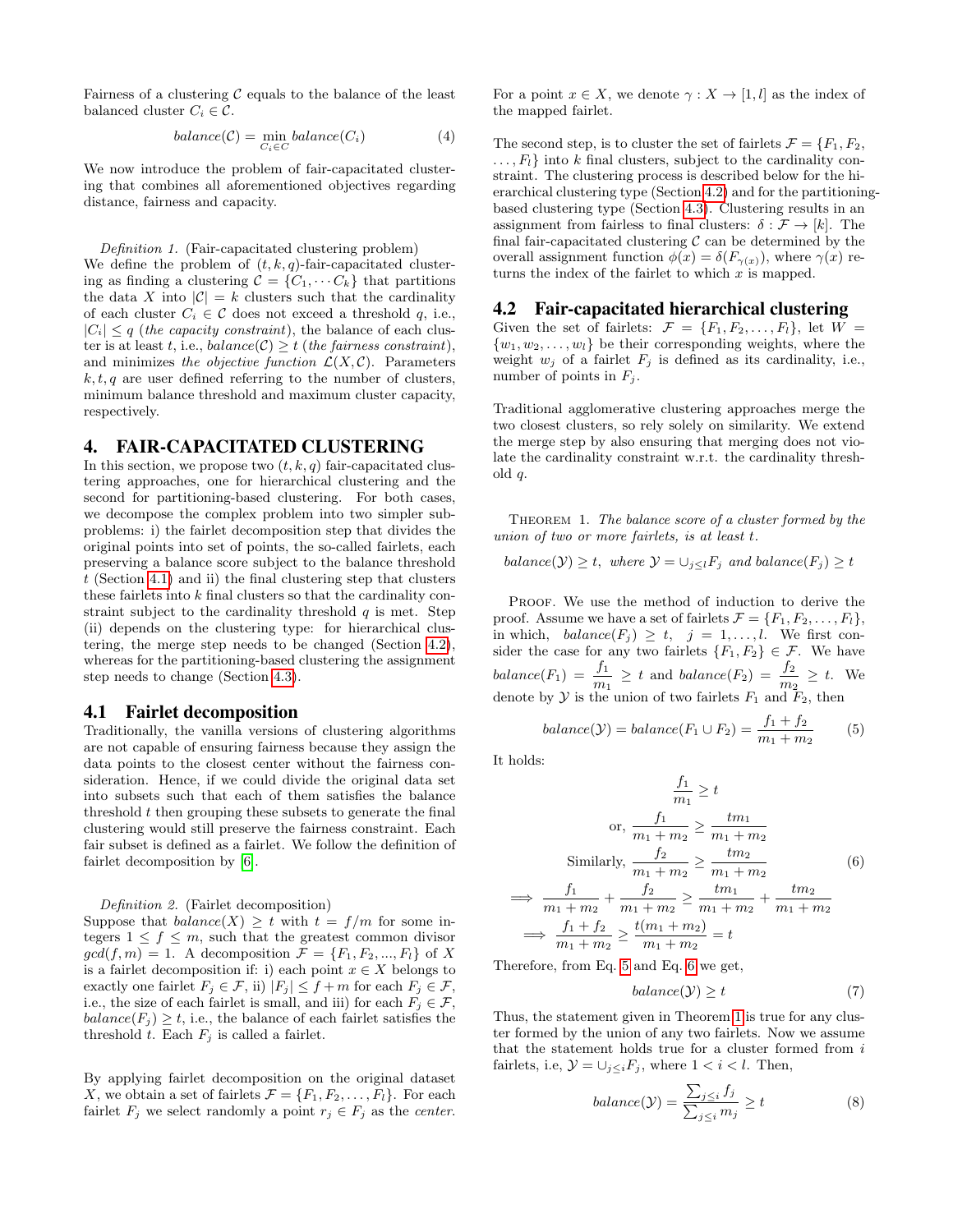Consider another fairlet  $F_{i+1} \in \mathcal{F}$  which is not in the formed cluster  $\mathcal{Y}$ ,  $balance(F_{i+1}) = \frac{f_{i+1}}{m_{i+1}} \geq t$ . Then, by joining  $F_{i+1}$ with the cluster  $\mathcal Y$  we get the new cluster  $\mathcal Y'$  such that,

$$
balance(\mathcal{Y}') = \frac{f_{i+1} + \sum_{j \leq i} f_j}{m_{i+1} + \sum_{j \leq i} m_j}
$$
(9)

Following the steps in Eq. [6,](#page-2-4) we can similarly show that,

$$
\frac{f_{i+1} + \sum_{j \leq i} f_j}{m_{i+1} + \sum_{j \leq i} m_j} \geq t
$$
\n
$$
\implies \text{balance}(\mathcal{Y}') \geq t
$$
\n
$$
(10)
$$

Hence, the theorem holds true for cluster formed with  $i+1$ fairlets if it is true for  $i$  fairlets. Since  $i$  is any arbitrary number of fairlets, thus the theorem holds true for all cases.  $\Box$ 

Theorem [1](#page-2-5) shows that for any cluster formed by union of fairlets, the fairness constraint is always preserved. Henceforth, we don't need further interventions w.r.t. fairness.

The pseudocode is shown in Algorithm [1.](#page-3-1) In each step, the closest pair of clusters is identified (line 4) and a new cluster is created (line 6) only if its capacity does not exceed the capacity threshold q. Otherwise, the next closest pair is investigated. The procedure continues until  $k$  clusters remain. The remaining clusters are fair and capacitated according to the corresponding thresholds  $t$  and  $q$ .

To compute the proximity matrix (line [1](#page-3-2) and line [8\)](#page-3-3), we use the distance between centroids of the corresponding clusters. The function *capacity*(*cluster*) in line [5](#page-3-4) returns the size of a cluster.

<span id="page-3-4"></span><span id="page-3-2"></span>

|                     | <b>Algorithm 1:</b> Hierarchical fair-capacitated algorithm                        |  |  |  |  |  |  |  |
|---------------------|------------------------------------------------------------------------------------|--|--|--|--|--|--|--|
|                     | <b>Input:</b> $\mathcal{F} = \{F_1, F_2, \ldots, F_l\}$ : a set of fairlets        |  |  |  |  |  |  |  |
|                     | $q$ : a given maximum capacity of final clusters                                   |  |  |  |  |  |  |  |
|                     | $W = \{w_1, w_2, \ldots, w_l\}$ : weights of fairlets                              |  |  |  |  |  |  |  |
|                     | $k$ : number of clusters                                                           |  |  |  |  |  |  |  |
|                     | <b>Output:</b> A fair-capacitated clustering                                       |  |  |  |  |  |  |  |
|                     | 1 compute the proximity matrix;                                                    |  |  |  |  |  |  |  |
|                     | 2 clusters $\leftarrow \mathcal{F}$ //each fairlet $F_j$ is considered as cluster; |  |  |  |  |  |  |  |
| 3                   | repeat                                                                             |  |  |  |  |  |  |  |
| $\overline{\bf{4}}$ | $cluster_1, cluster_2 \leftarrow$ the closest pair of clusters;                    |  |  |  |  |  |  |  |
| 5                   | if capacity(cluster <sub>1</sub> ) + capacity(cluster <sub>2</sub> ) $\leq q$ then |  |  |  |  |  |  |  |
| 6                   | $newcluster \leftarrow merge(cluster_1, cluster_2);$                               |  |  |  |  |  |  |  |
| 7                   | update <i>clusters</i> with <i>newcluster</i> ;                                    |  |  |  |  |  |  |  |
| 8                   | update the proximity matrix;                                                       |  |  |  |  |  |  |  |
| 9                   | else                                                                               |  |  |  |  |  |  |  |
| 10                  | continue;                                                                          |  |  |  |  |  |  |  |
| 11                  | end                                                                                |  |  |  |  |  |  |  |
|                     | 12 <b>until</b> $k$ clusters remain;                                               |  |  |  |  |  |  |  |
|                     | $\,$ 13 $\,$ return $\, clusters;$                                                 |  |  |  |  |  |  |  |
|                     |                                                                                    |  |  |  |  |  |  |  |

# <span id="page-3-3"></span><span id="page-3-1"></span><span id="page-3-0"></span>4.3 Fair-capacitated partitioning-based clustering

Partitioning-based clustering algorithms, such as k-Medoids, can be viewed as a distance minimization problem, in which, we try to minimize the objective function in Eq. [1,](#page-1-4) i.e., minimize the sum of the distance from every  $x_i \in X$  to its medoid  $s_i$ . The vanilla k-Medoids does not satisfy a cardinality constraint since the allocating points to clusters step is only based on the distance among them. Now, if we change the goal of this assignment step to find the "best" data points with a defined capacity for each medoid instead of searching for the most suitable medoid for each point, we can control the cardinality of clusters. We formulate the problem of assigning points to clusters subject to a capacity threshold q as a knapsack problem  $[24]$ .

At a given k-Medoids assignment step, let  $S = \{s_1, s_2, ..., s_k\}$ be the cluster centers, i.e., medoids,  $C = \{C_1, C_2, ..., C_k\}$  be the resulting clusters. We change the assignments of points to clusters, using knapsack, in order to meet the capacity constraint q. In particular, we define a flag variable  $y_j = 1$ if  $x_j$  is assigned to cluster  $C_i$ , otherwise  $y_j = 0$ . Now, if we assign a value  $v_j$  to data point  $x_j$ , which depends on the distance of  $x_j$  to  $C_i$ , with  $v_j$  being maximum if  $C_i$  is the best cluster for  $x_j$ , i.e, the distance between  $x_j$  and  $s_i$  is minimum. We define the value  $v_i$  of instance  $x_i$  based on an exponential decay distance function:

<span id="page-3-5"></span>
$$
v_j = e^{-\frac{1}{\lambda} *d(x_j, s_i)}\tag{11}
$$

where  $d(x_i, s_i)$  is the Euclidean distance between the point  $x_i$  and the medoid  $s_i$ . The higher  $\lambda$  is the lower the effect of distance in the value of the points. The point which is closer to the medoid will have a higher value.

Then, the objective function for the assignment step becomes:

<span id="page-3-6"></span>
$$
\text{maximize} \sum_{j=1}^{n} v_j y_j \tag{12}
$$

Now, given  $\mathcal{F} = \{F_1, F_2, \ldots, F_l\}$  and  $W = \{w_1, w_2, \ldots, w_l\}$ are the set of fairlets and their corresponding weights respectively;  $q$  is the maximum capacity of the final clusters. Our target is to cluster the set of fairlets  $\mathcal F$  into  $k$  clusters centered by  $k$  medoids. We apply the formulas in Eq. [11](#page-3-5) and Eq[.12](#page-3-6) on the set of fairlets  $\mathcal{F}$ , i.e, each fairlet  $F_j$  has the same role as  $x_j$ . Then, the problem of assigning the fairlets to each *medoid* in the cluster assignment step becomes finding a set of fairlets with the total weights is less than or equal to  $q$  and the total value is maximized. In other words, we can formulate the cluster assignment step in the partitioning-based clustering as a 0-1 knapsack problem.

$$
\text{maximize} \sum_{j=1}^{l} v_j y_j \tag{13}
$$

subject to 
$$
\sum_{j=1}^{l} w_j y_j \le q \text{ and } y_j \in \{0, 1\}
$$
 (14)

In which,  $y_j$  is the flag variable for  $F_j$ ,  $y_j = 1$  if  $F_j$  is assigned to a cluster, otherwise  $y_j = 0$ ;  $v_j$  is the value of  $F_j$  which is computed by the Eq. [11;](#page-3-5)  $q$  is the desired maximum capacity.

The pseudocode of our k-Medoids fair-capacitated algorithm is described in Algorithm 2. In which, for each medoid we would search for the adequate points (line [3\)](#page-4-1) by using function  $knapsack(p, values, w, q)$  (line [10\)](#page-4-2) implemented using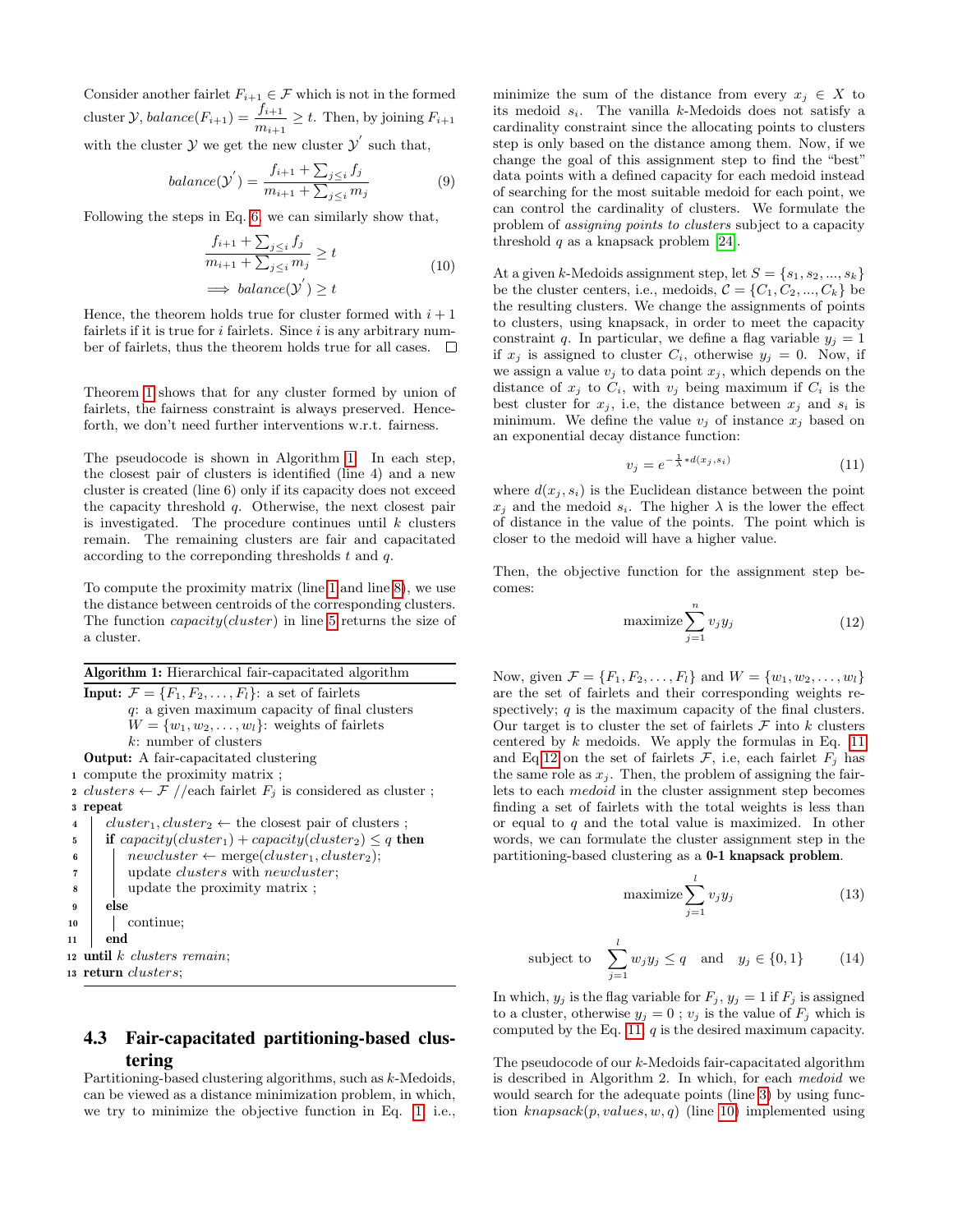dynamic programming, which returns a list of items with a maximum total value and the total weight not exceeding q. In the main function, line [12,](#page-4-3) we optimize the clustering cost by replacing medoids with non-medoid instances when the clustering cost is decreased. This optimization procedure will stop when there is no improvement in the clustering cost is found (lines [19](#page-4-4) to [32\)](#page-4-5).

<span id="page-4-3"></span><span id="page-4-2"></span><span id="page-4-1"></span>

|    | Algorithm 2: k-Medoids fair-capacitated algorithm                                      |  |  |  |  |  |  |  |  |
|----|----------------------------------------------------------------------------------------|--|--|--|--|--|--|--|--|
|    | <b>Input:</b> $\mathcal{F} = \{F_1, F_2, \dots, F_l\}$ : a set of fairlets             |  |  |  |  |  |  |  |  |
|    | $W = \{w_1, w_2, \ldots, w_l\}$ : weights of fairlets                                  |  |  |  |  |  |  |  |  |
|    | q: a given maximum capacity of final clusters                                          |  |  |  |  |  |  |  |  |
|    | $k$ : number of clusters                                                               |  |  |  |  |  |  |  |  |
|    | <b>Output:</b> A fair-capacitated clustering                                           |  |  |  |  |  |  |  |  |
| 1  | Function ClusterAssignment(medoids):                                                   |  |  |  |  |  |  |  |  |
| 2  | $clusters \leftarrow \emptyset;$                                                       |  |  |  |  |  |  |  |  |
| 3  | $\mathbf{for}$ each medoid s in medoids $\mathbf{do}$                                  |  |  |  |  |  |  |  |  |
| 4  | candidates $\leftarrow$ all fairlets which are not assigned                            |  |  |  |  |  |  |  |  |
|    | to any cluster;                                                                        |  |  |  |  |  |  |  |  |
| 5  | $p \leftarrow$ length(candidates);                                                     |  |  |  |  |  |  |  |  |
| 6  | $w \leftarrow$ weights (candidates);                                                   |  |  |  |  |  |  |  |  |
| 7  | for each fairlet, in candidates do                                                     |  |  |  |  |  |  |  |  |
| 8  | $values[i] \leftarrow v(fairlet_i) // Eq. 11;$                                         |  |  |  |  |  |  |  |  |
| 9  | end                                                                                    |  |  |  |  |  |  |  |  |
| 10 | $clusters[s] \leftarrow knapsack(p, values, w, q);$                                    |  |  |  |  |  |  |  |  |
| 11 | end                                                                                    |  |  |  |  |  |  |  |  |
| 12 | return <i>clusters</i> ;                                                               |  |  |  |  |  |  |  |  |
| 13 | Function $main$ ():                                                                    |  |  |  |  |  |  |  |  |
| 14 | $medoids \leftarrow \text{select } k \text{ of the } l \text{ fairlets arbitrarily };$ |  |  |  |  |  |  |  |  |
| 15 | $ClusterAssignment(medoids)$ ;                                                         |  |  |  |  |  |  |  |  |
| 16 | $cost_{best} \leftarrow$ current clustering cost;                                      |  |  |  |  |  |  |  |  |
| 17 | $s_{best} \leftarrow null$ ;                                                           |  |  |  |  |  |  |  |  |
| 18 | $o_{best} \leftarrow null$ ;                                                           |  |  |  |  |  |  |  |  |
| 19 | repeat                                                                                 |  |  |  |  |  |  |  |  |
| 20 | <b>for</b> each medoid s in medoids <b>do</b>                                          |  |  |  |  |  |  |  |  |
| 21 | for each non-medoid $o$ in $F$ do                                                      |  |  |  |  |  |  |  |  |
| 22 | consider the swap of $s$ and $o$ , compute                                             |  |  |  |  |  |  |  |  |
|    | the current clustering cost;                                                           |  |  |  |  |  |  |  |  |
| 23 | if current clustering cost $\langle \cos t_{best} \rangle$ then                        |  |  |  |  |  |  |  |  |
| 24 | $s_{best} \leftarrow s;$                                                               |  |  |  |  |  |  |  |  |
| 25 | $o_{best} \leftarrow o;$                                                               |  |  |  |  |  |  |  |  |
| 26 | $cost_{best} \leftarrow current$ clustering cost;                                      |  |  |  |  |  |  |  |  |
| 27 | end                                                                                    |  |  |  |  |  |  |  |  |
| 28 | end                                                                                    |  |  |  |  |  |  |  |  |
| 29 | end                                                                                    |  |  |  |  |  |  |  |  |
| 30 | update medoids by the swap of $s_{best}$ and $o_{best}$ ;                              |  |  |  |  |  |  |  |  |
| 31 | ClusterAssignment(medoids)                                                             |  |  |  |  |  |  |  |  |
| 32 | <b>until</b> no improvements can be achieved by any                                    |  |  |  |  |  |  |  |  |
|    | <i>replacement</i> ;                                                                   |  |  |  |  |  |  |  |  |
|    | 33 return <i>clusters</i> ;                                                            |  |  |  |  |  |  |  |  |

# <span id="page-4-5"></span><span id="page-4-4"></span><span id="page-4-0"></span>5. EXPERIMENTS

In this section, we describe our experiments and the performance of our proposed algorithms on four real educational datasets.

# 5.1 Experimental setup

# *5.1.1 Datasets*

We evaluate our proposed methods on four public datasets. An overview of datasets is presented in Table [1.](#page-5-0)

UCI student performance. This dataset includes the demographics, grades, social and school-related features of students in secondary education of two Portuguese schools [\[7\]](#page-9-27) in 2005 - 2006 with two distinct subjects: Mathematics and Portuguese. We encode all categorical attributes by using a one-hot encoding technique. "Sex" is selected as the protected attribute, i.e., we aim to balance gender in the resulting clusters.

PISA test scores. The dataset contains information about the demographics and schools of American students [\[8\]](#page-9-28) taking the exam in 2009 from the Program for International Student Assessment (PISA) distributed by the United States National Center for Education Statistics (NCES). "Male" which contains two values  $\{1,0\}$  is chosen as the protected attribute.

Open University Learning Analytics (OULAD). This is the dataset from the OU Analyse project [\[19\]](#page-9-29) of Open University, England in 2013 - 2014. Information of students includes their demographics, courses, their interactions with the virtual learning environment, and their final outcome. We aim to balance the "Gender" attribute in the resulting clusters.

MOOC. The data covers students who enrolled in the 16 edX courses offered by the two institutions (Harvard University and the Massachusetts Institute of Technology) during 2012- 2013 [\[14\]](#page-9-30). The dataset contains aggregated records which represent students' activities and their final grades of the courses. "Gender" is the protected attribute for fairness in our experiments.

# *5.1.2 Baselines*

We compare our approaches against well-known clustering methods, including fairness-aware algorithms and a traditional one.

 $k$ -Medoids.  $k$ -Medoids clustering [\[17\]](#page-9-31) is a traditional partitioning technique of clustering that divides the dataset into k clusters and minimizes the clustering cost. k-Medoids uses the actual instances as centers.

Vanilla fairlet. This is the approach proposed by Chierichetti et al. [\[6\]](#page-9-16). The first phase computes a vanilla fairlet decomposition that ensures fair clusters, but it might not give the optimal cost value. A vanilla k-Center clustering algorithm [\[13\]](#page-9-32) is applied to cluster those fairlets into k clusters in the second step.

MCF fairlet. In this version [\[6\]](#page-9-16), the fairlet decomposition is transformed into a minimum cost flow (MCF) problem, by which an optimized version of fairlet decomposition in terms of cost value is computed. Like the vanilla version, a k-Center method is used to cluster fairlets in the second phase.

In our experiments, both resulting fairlets generated by vanilla fairlet and MCF fairlet methods are used for our proposed fair-capacitated clustering algorithms. Therefore, we have two versions each proposed methods, namely Vanilla fairlet hierachical fair-capaciated and MCF fairlet hierachical fair-capacitated (for the hierarchical approach), Vanilla fairlet k-Medoids fair-capacitated and MCF fairlet k-Medoids fair-capacitated (for the partitioning approach). Section [5.2](#page-5-1)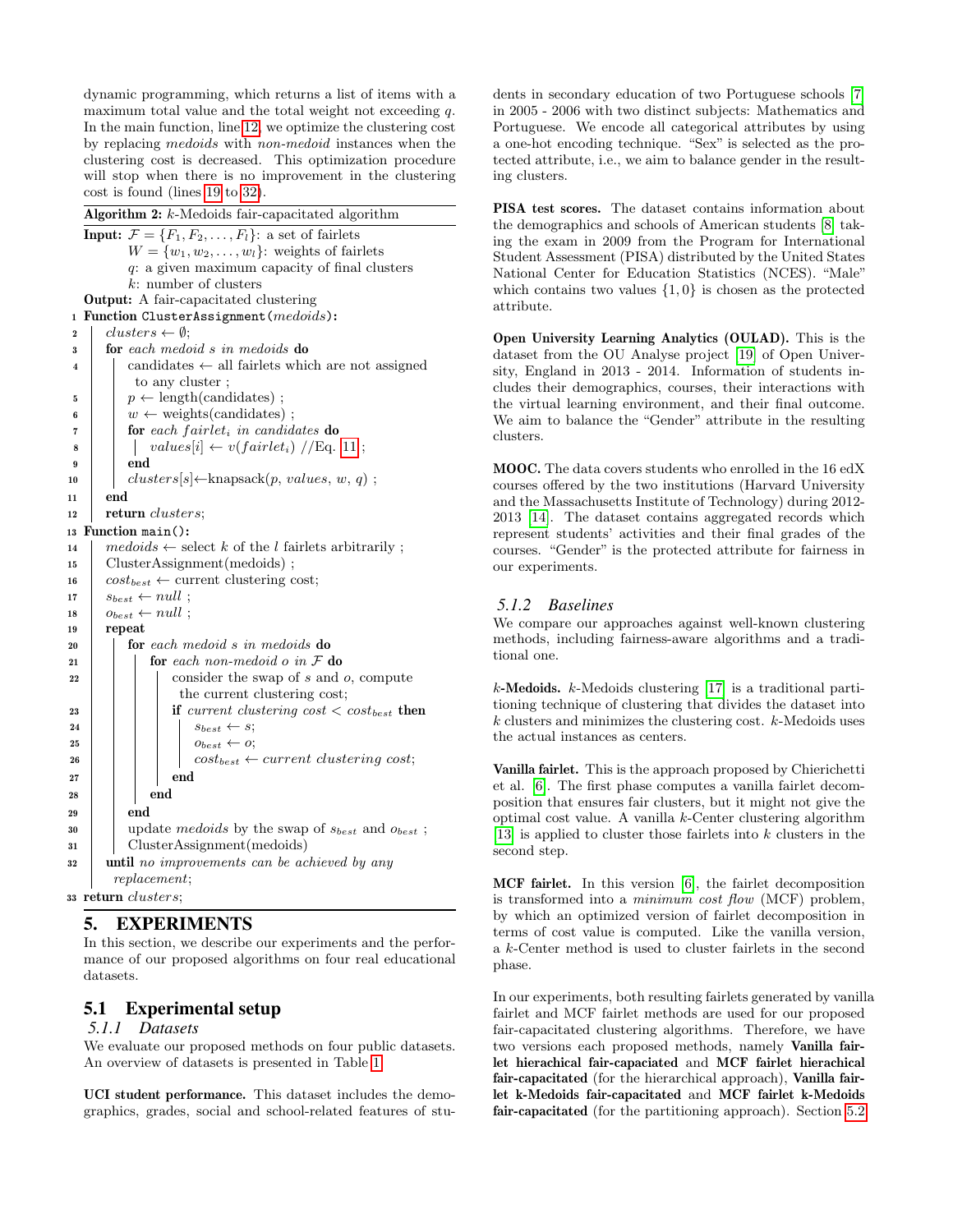| Table 1: An overview of the datasets |  |
|--------------------------------------|--|
|--------------------------------------|--|

<span id="page-5-0"></span>

| Dataset.                            | $\#\text{instances}$ | $\#$ attributes | Protected attribute         | Balance score |
|-------------------------------------|----------------------|-----------------|-----------------------------|---------------|
| UCI student performance-Mathematics | 395                  | 33              | Sex (F: 208, M: 187)        | 0.899         |
| UCI student performance-Portuguese  | 649                  | 33              | Sex (F: 383; M: 266)        | 0.695         |
| PISA test scores                    | 3,404                | 24              | Male $(1: 1,697; 0: 1,707)$ | 0.994         |
| OULAD                               | 4,000                | 12              | Gender (F: 2,000; M: 2,000) |               |
| MOOC.                               | 4.000                | 21              | Gender (F: 2,000; M: 2,000) |               |

presents the experimental results of these methods.

### *5.1.3 Measurement*

We report our experimental results on clustering cost, balance score, and capacity. The clustering cost is used for evaluating the quality of clustering, which is measured by the formula given in Eq. [1.](#page-1-4) The fairness of clustering is measured by the balance score in Eq. [4.](#page-2-6)

#### <span id="page-5-3"></span>*5.1.4 Parameter selection*

Regarding fairness, a minimum threshold of balance  $t$  is set to 0.5 for all datasets in our experiments. It means that the proportion of the minority group (e.g.,: female) is at least  $50\%$  in the resulting clusters. Regarding the  $\lambda$  factor in Eq. [11,](#page-3-5) a value  $\lambda = 0.3$  is chosen for our experiments from a range of [0.1, 1.0] via grid-search. We evaluate the clustering cost and balance score on a small dataset, i.e., UCI student performance dataset - Mathematics subject w.r.t  $\lambda$ .

Theoretically, the **ideal capacity** of clusters is  $\left[\frac{|X|}{N}\right]$ k | where |X| is the population of dataset X, k is the number of desired clusters. However, in many cases, the clustering models cannot satisfy this constraint, especially the hierarchical clustering model. Hence, we set the formula in Eq. [15](#page-5-2) to compute the **maximum capacity** q of clusters;  $\varepsilon$  is a parameter chosen in experiments for each fair-capacitated clustering approach.

<span id="page-5-2"></span>
$$
q = \left\lceil \frac{|X| * \varepsilon}{k} \right\rceil \tag{15}
$$

In our experiments, to find the appropriate value of  $\varepsilon$ , we set a range of [1.0, 1.3] to ensure all the generated clusters have members. We evaluate the cardinality of resulting clusters on the UCI student performance dataset - Mathematics subject. Based on this,  $\varepsilon$  is set to 1.01 and 1.2, for k-Medoids fair-capacitated and hierarchical fair-capacitated methods, respectively.

# <span id="page-5-1"></span>5.2 Experimental results

### *5.2.1 UCI student performance - Mathematics*

In Figure [1-](#page-6-0)a, the clustering cost of all methods is worse compared to that of the vanilla k-Medoids clustering. This is expected as these methods have to satisfy constraints on fairness or/and cardinality. However, both of our approaches outperform the vanilla fairlet and MCF fairlet methods. In which, MCF fairlet hierarchical fair-capacitated shows the best performance due to the optimization in the merging step. Regarding fairness, as shown in Figure [1-](#page-6-0)b, the minimum threshold of balance  $t$  is visualized as a dashed line while the actual balance from the dataset is plotted as a dotted line. All of our methods are comparative to the competitors in almost cases. Interestingly, our vanilla fairlet k-Medoids fair-capacitated method outperforms the competitive methods when  $k$  is less than 10. In terms of cardinality, as presented in Figure [1-](#page-6-0)c, the maximum capacity thresholds q are indicated by the figure's dashed and dotted lines. Our capacitated variants are superior (lower dispersion as shown by the interquartile ranges). We have to thicken the boxplots of our proposed methods since in many cases the dispersion in the size of the resulting clusters is too small. MCF fairlet shows the worst performance in terms of cardinality, followed by Vanilla fairlet and vanilla k-Medoids.

#### *5.2.2 UCI student performance - Portuguese*

When  $k$  is less than 4, as shown in Figure [2-](#page-6-1)a, the clustering quality of our models can be close to that of the vanilla k-Medoids method. However, the clustering cost is fluctuated thereafter due to the effort to maintain the fairness and cardinality of methods. Our vanilla fairlet hierarchical fair-capacitated outperforms other competitors in most cases. Vanilla fairlet and MCF fairlet show the worst clustering cost as an effect of the k-Center method. Figure [2-](#page-6-1)b depicts the clustering fairness. As we can observe, in terms of fairness, vanilla fairlet hierarchical fair-capacitated has the best performance when  $k$  is less than 10. Contrary to that, by selecting each point for each cluster in the cluster assignment step, the k-Medoids fair-capacitated method can maintain well the fairness in many cases. Regarding the cardinality, as illustrated in Figure [2-](#page-6-1)c, our approaches outperform the competitors when they can keep the number of instances for each cluster under the specified thresholds.

### *5.2.3 PISA test scores*

Although the clustering cost increases in most methods, as presented in Figure [3-](#page-7-1)a, our approaches outperform the competitors vanilla fairlet and MCF fairlet. The hierarchical approach shows the best performance compare to other methods which are concerned with equity and capacity. Interestingly, our proposed methods outperform the competitors when they can preserve very well the balance score for all number of clusters in terms of fairness (Figure [3-](#page-7-1)b). This is explained by fairness in the fairlets that are used as the input for our clustering method. It is easy to observe in Figure [3-](#page-7-1)c that our proposed methods strictly follow the maximum capacities of clusters regarding the cardinality. MCF fairlet is the worst model, followed by k-Medoids and vanilla fairlet and MCF fairlet.

### *5.2.4 OULAD*

Our MCF fairlet k-Medoids fair-capacitated approach outperforms other methods in terms of clustering cost, although there is an increase compared to the vanilla k-Medoids algorithm, as we can see in Figure [4-](#page-8-0)a. Concerning fairness, in Figure [4-](#page-8-0)b, k-Medoids is the weakest method while others can achieve the highest balance. The balance of Gender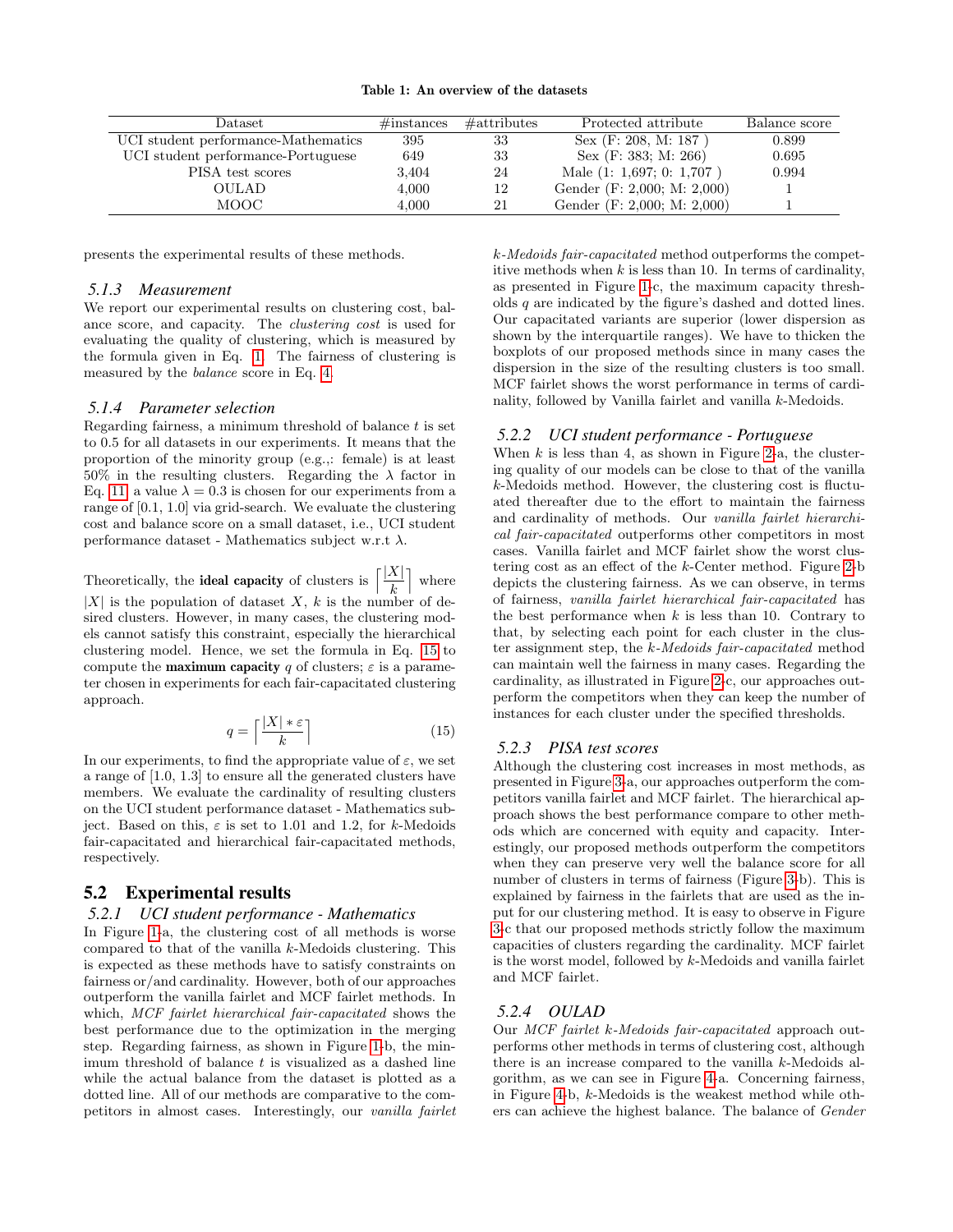<span id="page-6-0"></span>

Figure 1: Performance of different methods on UCI student performance dataset - Mathematics subject

<span id="page-6-1"></span>

Figure 2: Performance of different methods UCI student performance dataset - Potuguese subject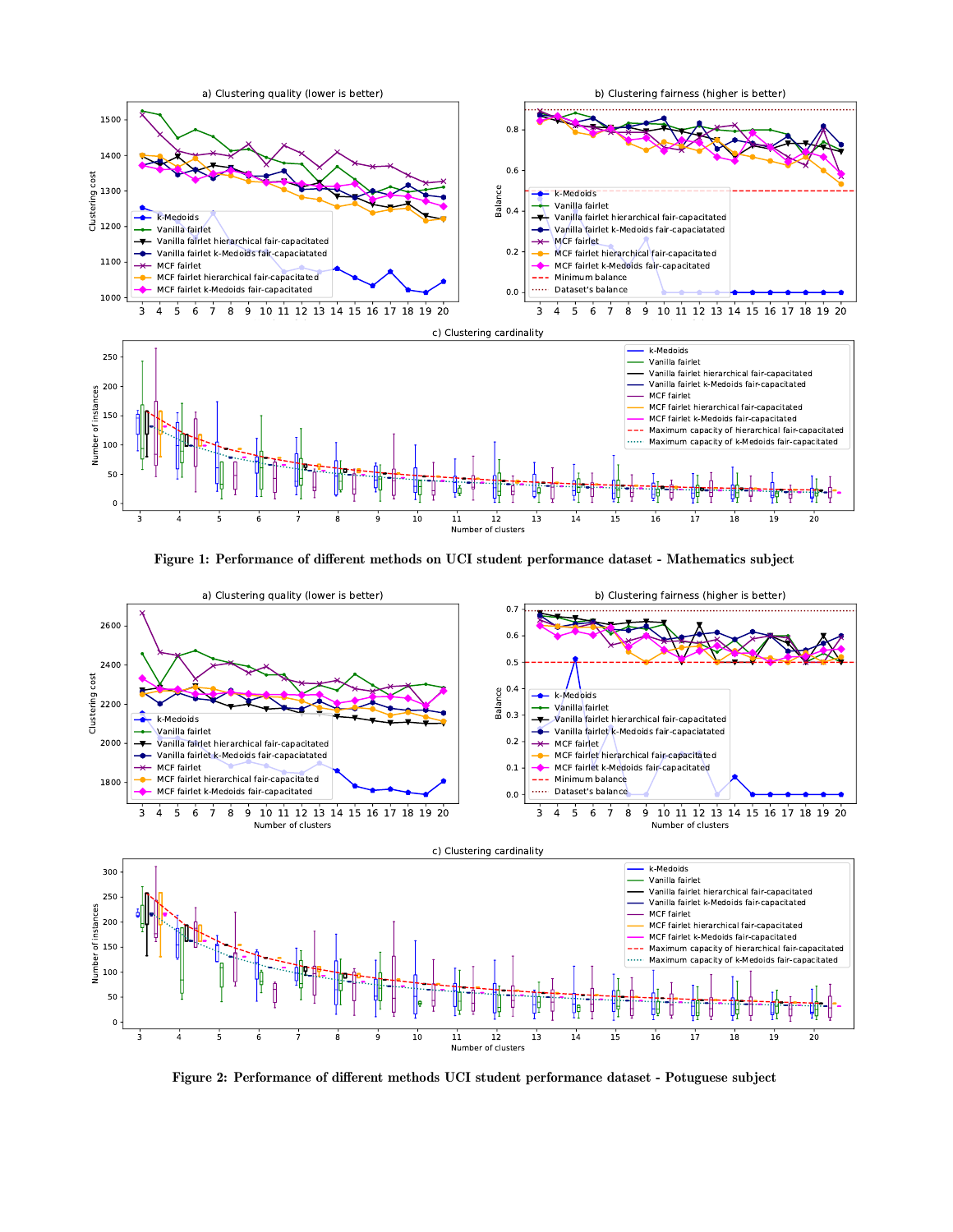<span id="page-7-1"></span>

Figure 3: Performance of different methods on PISA Test Score dataset

feature in the dataset is the main reason for this result. All fairlets are fully fair; this is a prerequisite for our methods of being able to maintain the perfect balance. Regarding cardinality, our approaches demonstrate their strength in ensuring the capacity of clusters (Figure [4-](#page-8-0)c). The difference in the size of the clusters generated by our methods is tiny. This is in stark contrast to the trend of competitors.

## *5.2.5 MOOC*

The results of clustering quality are described in Figure [5](#page-8-1) a. Although an increase in the clustering cost is the main trend, our methods outperform the vanilla fairlet and MCF fairlets methods. Regarding clustering fairness, as depicted in Figure [5-](#page-8-1)b, our approaches can maintain the perfect balance for all experiments. This is the result of the actual balance in the dataset and the fairlets. The emphasis is our methods can divide all the experimented instances into capacitated clusters, as presented in Figure [5-](#page-8-1)c, which proves their superiority in presenting the results over the competitors regarding the cardinality of clusters.

#### *5.2.6 Summary of the results*

In general, fairness is well maintained in all of our experiments. When the data is fair, in case of OULAD and MOOC datasets, our methods achieve perfect fairness. In terms of cardinality, our methods are able to maintain the cardinality of resulting clusters within the maximum capacity threshold, which is significantly superior to competitive methods. The fair-capacitated partitioning based method is better than the hierarchical approach since it can determine the capacity threshold closest to the ideal cardinality mentioned in Section [5.1.4.](#page-5-3) Regarding the clustering cost, the hierarchical approach has an advantage over other methods by outperforming its competitors in most experiments.

# <span id="page-7-0"></span>6. CONCLUSION AND OUTLOOK

In this work, we introduced the fair-capacitated clustering problem that extends traditional clustering, solely focusing on similarity, by also aiming at a balanced cardinality among the clusters and a fair-representation of instances in each cluster according to some protected attribute like gender or race. Our solutions work on the fairlets derived from the original instances: the hierarchical-based approach takes into account the cardinality requirement during the merging step, whereas the partitioning-based approach takes into account the cardinality of the final clusters during the assignment step which is formulated as a knapsack problem. Our experiments show that our methods are effective in terms of fairness and cardinality while maintaining clustering quality. Apart from the educational field, the fair-capacitated clustering problem can contribute to other applications such as clustering of customers in marketing studies, vehicle routing and communication network design. An immediate future direction is to improve the clustering quality by optimizing the cluster assignment phase of the partitioning-based approaches. Moreover, we plan to extend our work for multiple protected attributes.

# 7. REFERENCES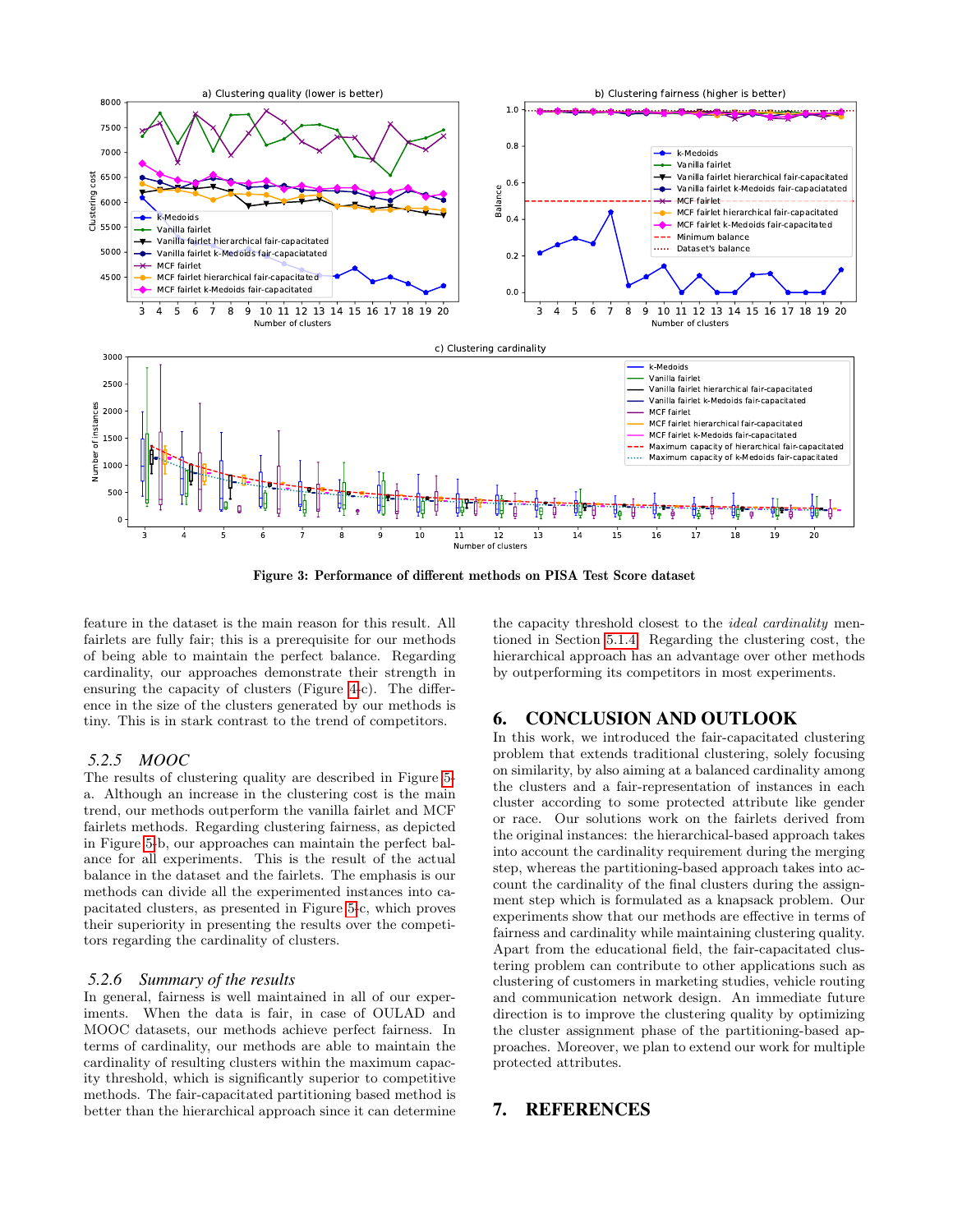<span id="page-8-0"></span>

Figure 4: Performance of different methods on OULAD dataset

<span id="page-8-1"></span>

Figure 5: Performance of different methods on MOOC dataset